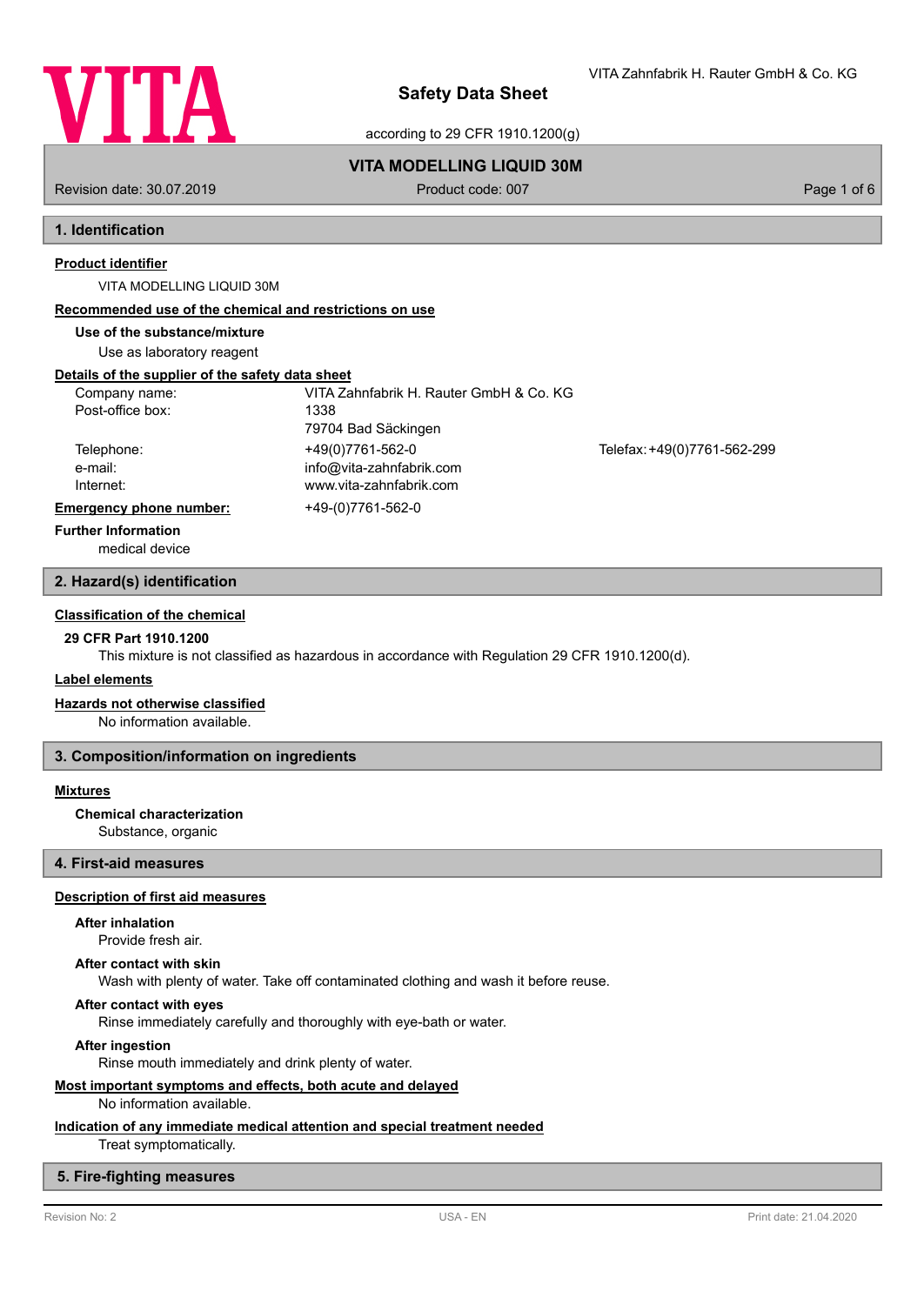

according to 29 CFR 1910.1200(g)

# **VITA MODELLING LIQUID 30M**

Revision date: 30.07.2019 **Product code: 007** Product code: 007 **Page 2 of 6** Page 2 of 6

### **Extinguishing media**

# **Suitable extinguishing media**

Co-ordinate fire-fighting measures to the fire surroundings.

### **Specific hazards arising from the chemical**

Non-flammable.

# **Special protective equipment and precautions for fire-fighters**

In case of fire: Wear self-contained breathing apparatus.

#### **Additional information**

Collect contaminated fire extinguishing water separately. Do not allow entering drains or surface water.

#### **6. Accidental release measures**

#### **Personal precautions, protective equipment and emergency procedures**

Use personal protection equipment.

#### **Environmental precautions**

Do not allow to enter into surface water or drains.

# **Methods and material for containment and cleaning up**

Absorb with liquid-binding material (e.g. sand, diatomaceous earth, acid- or universal binding agents). Treat the recovered material as prescribed in the section on waste disposal.

### **Reference to other sections**

Safe handling: see section 7 Personal protection equipment (PPE): see section 8 Disposal: see section 13

### **7. Handling and storage**

# **Precautions for safe handling**

### **Advice on safe handling**

No special measures are necessary.

#### **Advice on protection against fire and explosion**

No special fire protection measures are necessary.

#### **Conditions for safe storage, including any incompatibilities**

### **Requirements for storage rooms and vessels**

Keep container tightly closed.

### **Hints on joint storage**

No special measures are necessary.

### **8. Exposure controls/personal protection**

#### **Control parameters**

#### **Exposure controls**

# **Protective and hygiene measures**

Take off contaminated clothing. Wash hands before breaks and after work. When using do not eat, drink, smoke, sniff.

#### **Eye/face protection**

Wear eye protection/face protection.

### **Hand protection**

When handling with chemical substances, protective gloves must be worn with the CE-label including the four control digits. The quality of the protective gloves resistant to chemicals must be chosen as a function of the specific working place concentration and quantity of hazardous substances. For special purposes, it is recommended to check the resistance to chemicals of the protective gloves mentioned above together with the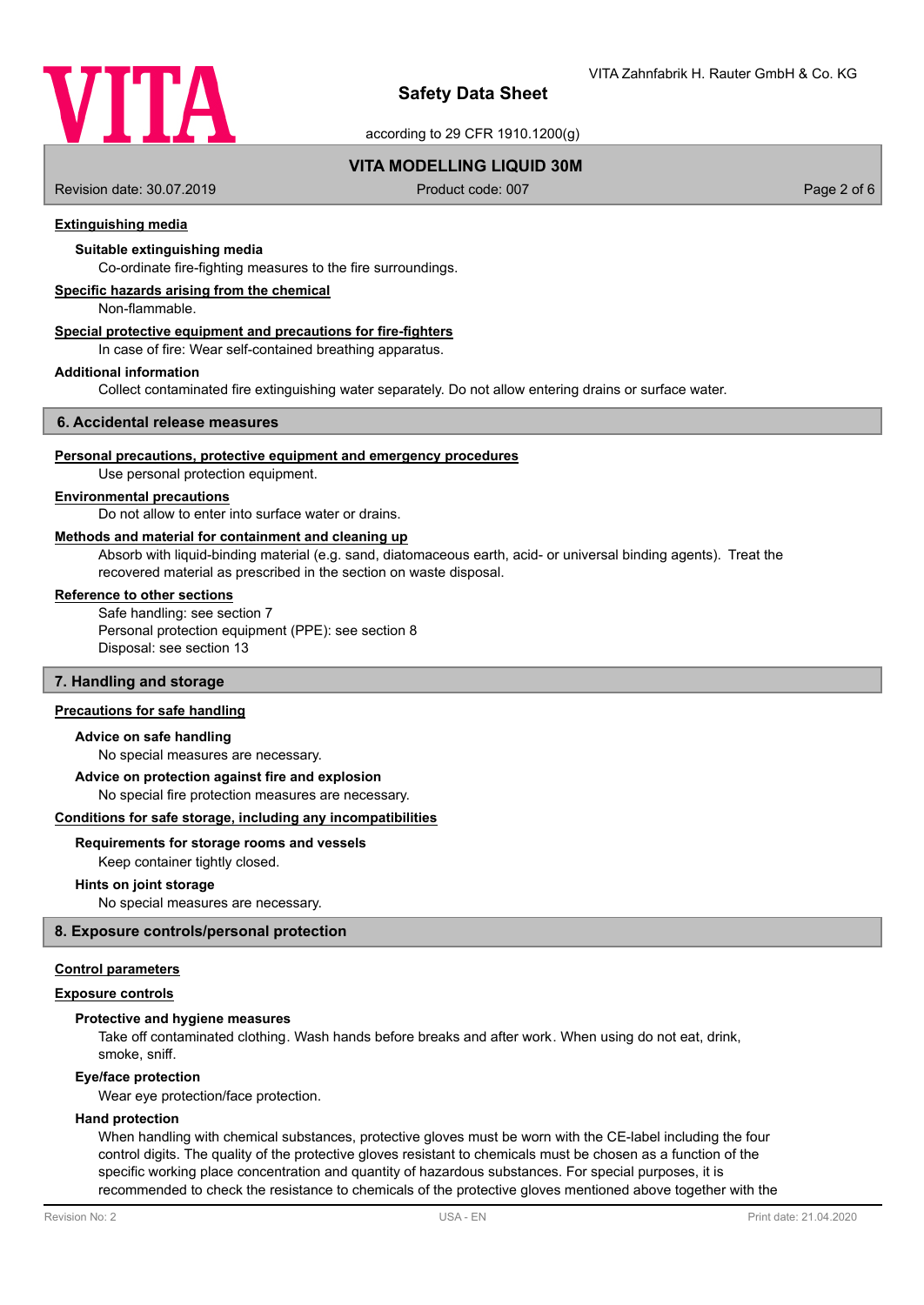

according to 29 CFR 1910.1200(g)

# **VITA MODELLING LIQUID 30M**

Revision date: 30.07.2019 **Product code: 007** Product code: 007 **Page 3 of 6** Page 3 of 6

### supplier of these gloves. Recommended glove articles KCL Dermatril P NBR (Nitrile rubber)

# **Skin protection**

Use of protective clothing.

# **Respiratory protection**

Provide adequate ventilation as well as local exhaustion at critical locations.

# **9. Physical and chemical properties**

| Information on basic physical and chemical properties         |                |                 |  |
|---------------------------------------------------------------|----------------|-----------------|--|
| Physical state:                                               | Liquid         |                 |  |
| Color:                                                        | colorless      |                 |  |
| Odor:                                                         | characteristic |                 |  |
| pH-Value:                                                     |                | 3,0             |  |
| Changes in the physical state                                 |                |                 |  |
| Melting point/freezing point:                                 |                | not determined  |  |
| Initial boiling point and boiling range:                      |                | 100 °C          |  |
| Flash point:                                                  |                | 109 °C          |  |
| Flammability                                                  |                |                 |  |
| Solid:                                                        |                | not applicable  |  |
| Gas:                                                          |                | not applicable  |  |
| <b>Explosive properties</b><br>The product is not: Explosive. |                |                 |  |
| Lower explosion limits:                                       |                | not determined  |  |
| Upper explosion limits:                                       |                | not determined  |  |
| <b>Auto-ignition temperature</b>                              |                |                 |  |
| Solid:                                                        |                | not applicable  |  |
| Gas:                                                          |                | not applicable  |  |
| Decomposition temperature:                                    |                | not determined  |  |
| <b>Oxidizing properties</b><br>Not oxidising.                 |                |                 |  |
| Vapor pressure:                                               |                | not determined  |  |
| Density:                                                      |                | 1,00400 $g/cm3$ |  |
| Solubility in other solvents<br>not determined                |                |                 |  |
| Partition coefficient:                                        |                | not determined  |  |
| Vapor density:                                                |                | not determined  |  |
| Evaporation rate:                                             |                | not determined  |  |
| Other information                                             |                |                 |  |
| Solid content:                                                |                | 0,0%            |  |

# **10. Stability and reactivity**

# **Reactivity**

No hazardous reaction when handled and stored according to provisions.

# **Chemical stability**

The product is stable under storage at normal ambient temperatures.

# **Possibility of hazardous reactions**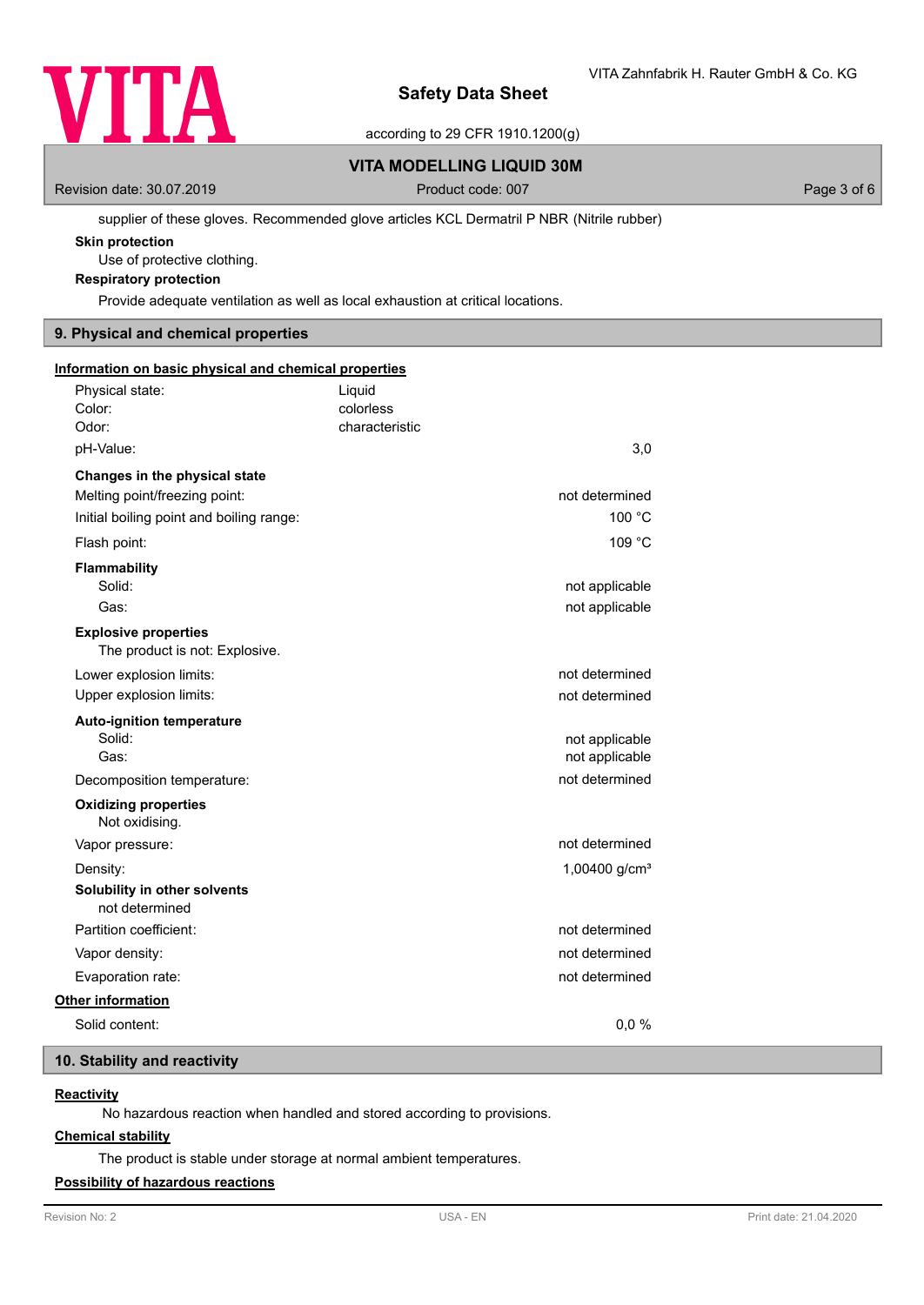

according to 29 CFR 1910.1200(g)

# **VITA MODELLING LIQUID 30M**

Revision date: 30.07.2019 **Product code: 007** Product code: 007 **Page 4 of 6** Page 4 of 6

No known hazardous reactions.

# **Conditions to avoid**

none/none

# **Incompatible materials**

No information available.

### **Hazardous decomposition products**

No known hazardous decomposition products.

# **11. Toxicological information**

### **Information on toxicological effects**

### **Acute toxicity**

Based on available data, the classification criteria are not met.

#### **Irritation and corrosivity**

Based on available data, the classification criteria are not met.

### **Sensitizing effects**

Based on available data, the classification criteria are not met.

#### **Carcinogenic/mutagenic/toxic effects for reproduction**

Based on available data, the classification criteria are not met.

# **Specific target organ toxicity (STOT) - single exposure**

Based on available data, the classification criteria are not met.

### **Specific target organ toxicity (STOT) - repeated exposure**

Based on available data, the classification criteria are not met.

| Carcinogenicity (OSHA): | No ingredient of this mixture is listed. |
|-------------------------|------------------------------------------|
| Carcinogenicity (IARC): | No ingredient of this mixture is listed. |
|                         | .                                        |

Carcinogenicity (NTP): No ingredient of this mixture is listed.

## **Aspiration hazard**

Based on available data, the classification criteria are not met.

### **Additional information on tests**

The mixture is classified as not hazardous according to regulation (EC) No 1272/2008 [CLP].

### **12. Ecological information**

### **Ecotoxicity**

The product is not: Ecotoxic.

# **Persistence and degradability**

The product has not been tested.

# **Bioaccumulative potential**

The product has not been tested.

# **Mobility in soil**

The product has not been tested.

# **Other adverse effects**

No information available.

### **Further information**

Avoid release to the environment.

### **13. Disposal considerations**

## **Waste treatment methods**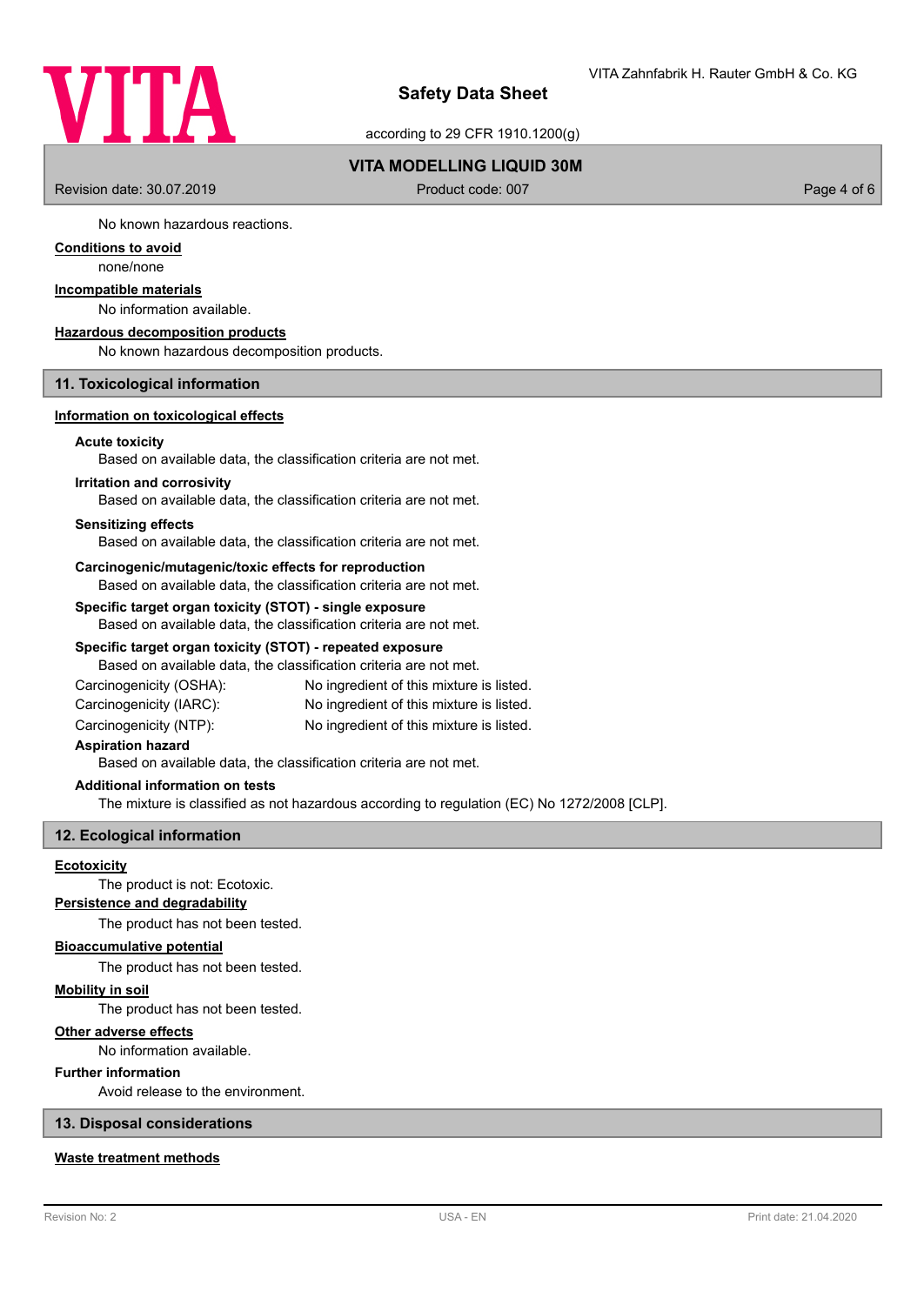

according to 29 CFR 1910.1200(g)

### **VITA MODELLING LIQUID 30M**

Revision date: 30.07.2019 **Product code: 007** Product code: 007 **Page 5 of 6** Page 5 of 6

### **Disposal recommendations**

Do not allow to enter into surface water or drains. Dispose of waste according to applicable legislation.

# Wash with plenty of water. Completely emptied packages can be recycled.

**Contaminated packaging**

# **14. Transport information**

| <b>Marine transport (IMDG)</b>                                           |                                                          |  |
|--------------------------------------------------------------------------|----------------------------------------------------------|--|
| UN number:                                                               | No dangerous good in sense of this transport regulation. |  |
| UN proper shipping name:                                                 | No dangerous good in sense of this transport regulation. |  |
| Transport hazard class(es):                                              | No dangerous good in sense of this transport regulation. |  |
| Packing group:                                                           | No dangerous good in sense of this transport regulation. |  |
| Air transport (ICAO-TI/IATA-DGR)                                         |                                                          |  |
| UN number:                                                               | No dangerous good in sense of this transport regulation. |  |
| UN proper shipping name:                                                 | No dangerous good in sense of this transport regulation. |  |
| Transport hazard class(es):                                              | No dangerous good in sense of this transport regulation. |  |
| Packing group:                                                           | No dangerous good in sense of this transport regulation. |  |
| <b>Environmental hazards</b>                                             |                                                          |  |
| ENVIRONMENTALLY HAZARDOUS:                                               | no                                                       |  |
| Special precautions for user                                             |                                                          |  |
| No information available.                                                |                                                          |  |
| Transport in bulk according to Annex II of MARPOL 73/78 and the IBC Code |                                                          |  |
|                                                                          |                                                          |  |

not applicable

# **15. Regulatory information**

# **U.S. Regulations**

### **State Regulations**

### **Safe Drinking Water and Toxic Enforcement Act of 1986 (Proposition 65, State of California)**

This product can not expose you to chemicals known to the State of California to cause cancer, birth defects or other reproductive harm.

### **16. Other information**

| Revision date:                                                                        |                                                                | 30.07.2019                                                                              |  |
|---------------------------------------------------------------------------------------|----------------------------------------------------------------|-----------------------------------------------------------------------------------------|--|
| Revision No:                                                                          |                                                                | 2                                                                                       |  |
|                                                                                       | Abbreviations and acronyms                                     |                                                                                         |  |
|                                                                                       |                                                                | ADR: Accord européen sur le transport des marchandises dangereuses par Route            |  |
| (European Agreement concerning the International Carriage of Dangerous Goods by Road) |                                                                |                                                                                         |  |
|                                                                                       | IMDG: International Maritime Code for Dangerous Goods          |                                                                                         |  |
| IATA: International Air Transport Association                                         |                                                                |                                                                                         |  |
| GHS: Globally Harmonized System of Classification and Labelling of Chemicals          |                                                                |                                                                                         |  |
| EINECS: European Inventory of Existing Commercial Chemical Substances                 |                                                                |                                                                                         |  |
|                                                                                       | <b>ELINCS: European List of Notified Chemical Substances</b>   |                                                                                         |  |
|                                                                                       | <b>CAS: Chemical Abstracts Service</b>                         |                                                                                         |  |
|                                                                                       | LC50: Lethal concentration, 50%                                |                                                                                         |  |
|                                                                                       | LD50: Lethal dose, 50%                                         |                                                                                         |  |
|                                                                                       | CLP: Classification, labelling and Packaging                   |                                                                                         |  |
|                                                                                       | REACH: Registration, Evaluation and Authorization of Chemicals |                                                                                         |  |
|                                                                                       |                                                                | GHS: Globally Harmonised System of Classification, Labelling and Packaging of Chemicals |  |
| <b>UN: United Nations</b>                                                             |                                                                |                                                                                         |  |